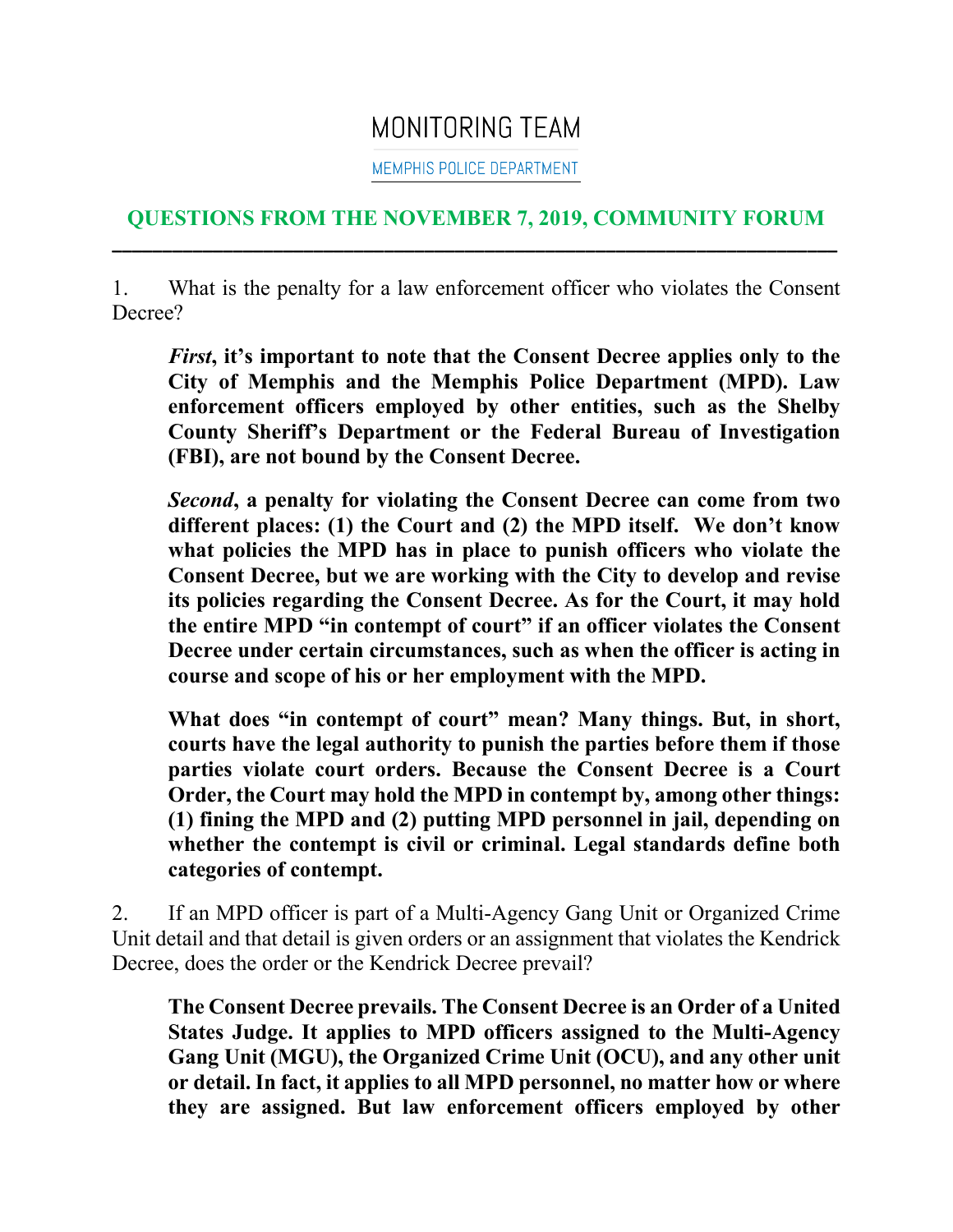**entities, such as the Shelby County Sheriff's Department or the Federal Bureau of Investigation (FBI), are not bound by the Consent Decree. The MGU is comprised of MPD officers and officers from other law enforcement entities. The Consent Decree applies to the MPD officers in the MGU, but not to the other officers.** 

3. Can Sky Cop cameras film "innocent people" walking and driving down the street?

**The short answer is yes, within certain constraints. This question implicates several sections of the Consent Decree, most notably sections D, F, G, and H:**

- **Section D prohibits the City from using "electronic surveillance for the purpose of political intelligence";**
- **Section F prohibits the City from harassing or intimidating people who exercise their First Amendment rights and from doing things that would discourage people from exercising their First Amendment rights;**
- **Section G requires MPD officers to obtain authorization from the police director before conducting or participating in criminal investigations that may result in the collection of political intelligence. It also requires the police director to find a reasonable basis for all such investigations; and**
- **Section H limits the City's ability to maintain and share personal information.**

**The Court's orders have not directly addressed this question. But Judge McCalla stated the following in his October 2018 Order, which is docketed and publicly available as ECF No. 151: "The Consent Decree also has an action requirement. Gathering, for example, requires affirmative acts, but simply receiving or inadvertently finding information does not. A police officer does not have to cover his body camera every time he passes someone with a political t-shirt, because the**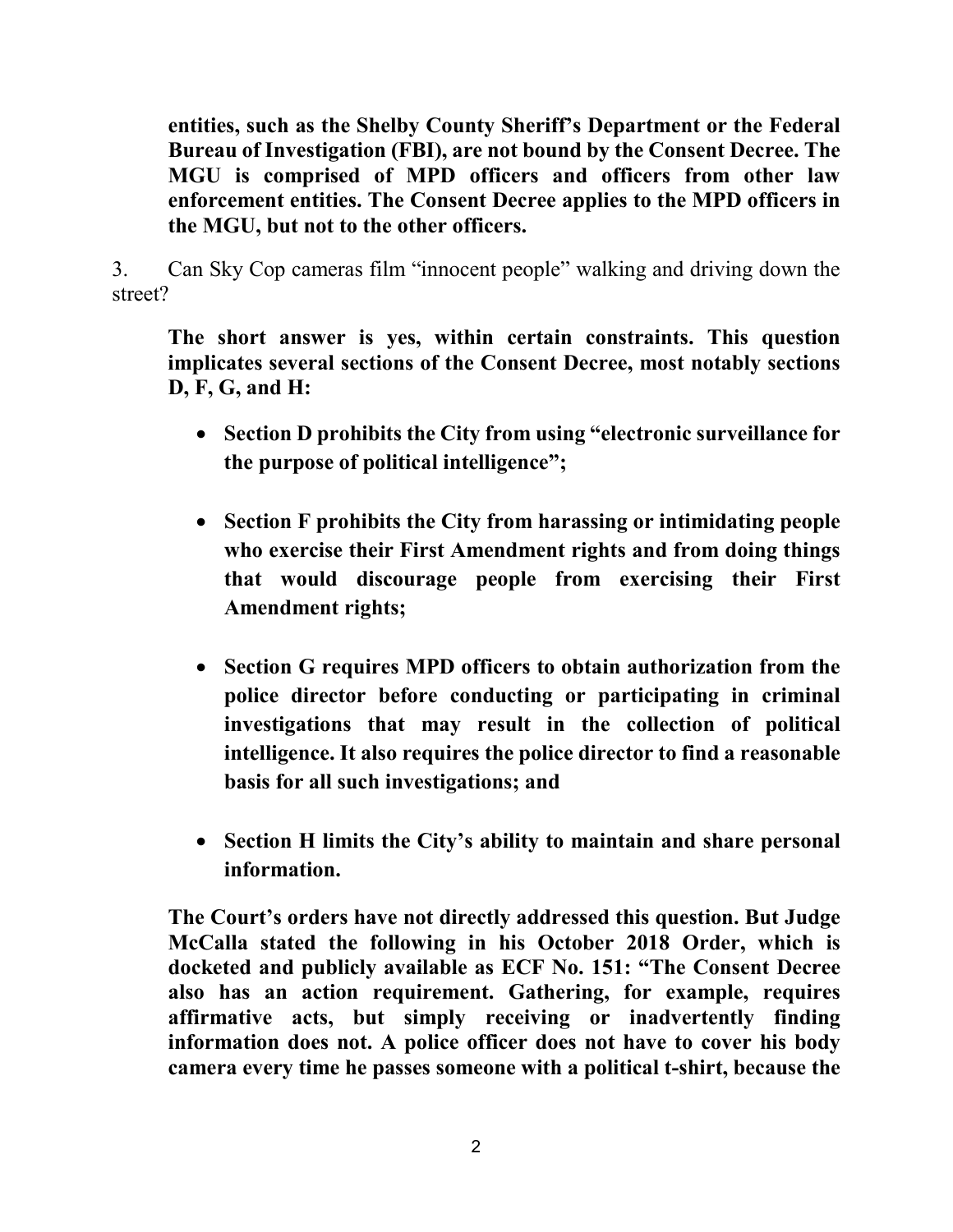**information received by the camera about political activities was not affirmatively sought out by the officer." (ECF No. 151 at PageID # 6257.)**

**Thus, to the extent that the Sky Cop cameras are not being operated in a way to gather or achieve "political intelligence" (as defined in the Consent Decree) about people who are merely walking, running, or driving within view of those cameras, it is likely that the cameras may continue to operate.** 

**In October 2019, one of the City's requests for authorization (RFA) raised a question about the use of certain non-Sky Cop cameras by the City. The Monitoring Team's response to that RFA mentions several of the constraints under sections D, F, G, and H of the Consent Decree that also likely apply to Sky Cop cameras. That RFA and the Monitoring Team's response were submitted to the Court as part of the team's Third Quarterly Report. The Q3 Report itself has been docketed by the Court as ECF No. 256 and is publicly available. (***See* **ECF No. 256 at PageID # 8499-8500.) The Monitoring Team also has made recommendations to the City about how long it should retain video that does not contain evidence of criminal conduct to minimize the possibility of violating the Consent Decree. (***See* **ECF No. 256 at PageID # 8497 (discussing the status of the Monitoring Team's review of the City's policies, protocols, and training guidelines).)** 

4. Does anything change in how the MPD collects data via cameras at the Real Time Crime Center (RTCC)?

#### **Please see response to #3 above.**

5. Where does the Sky Cop cameras (i.e. license plate reader) get addressed under the sanctions? Does this change the retention time for holding camera information which could possibly prevent additional charges against a perpetrator?

#### **Please see response to #3 above.**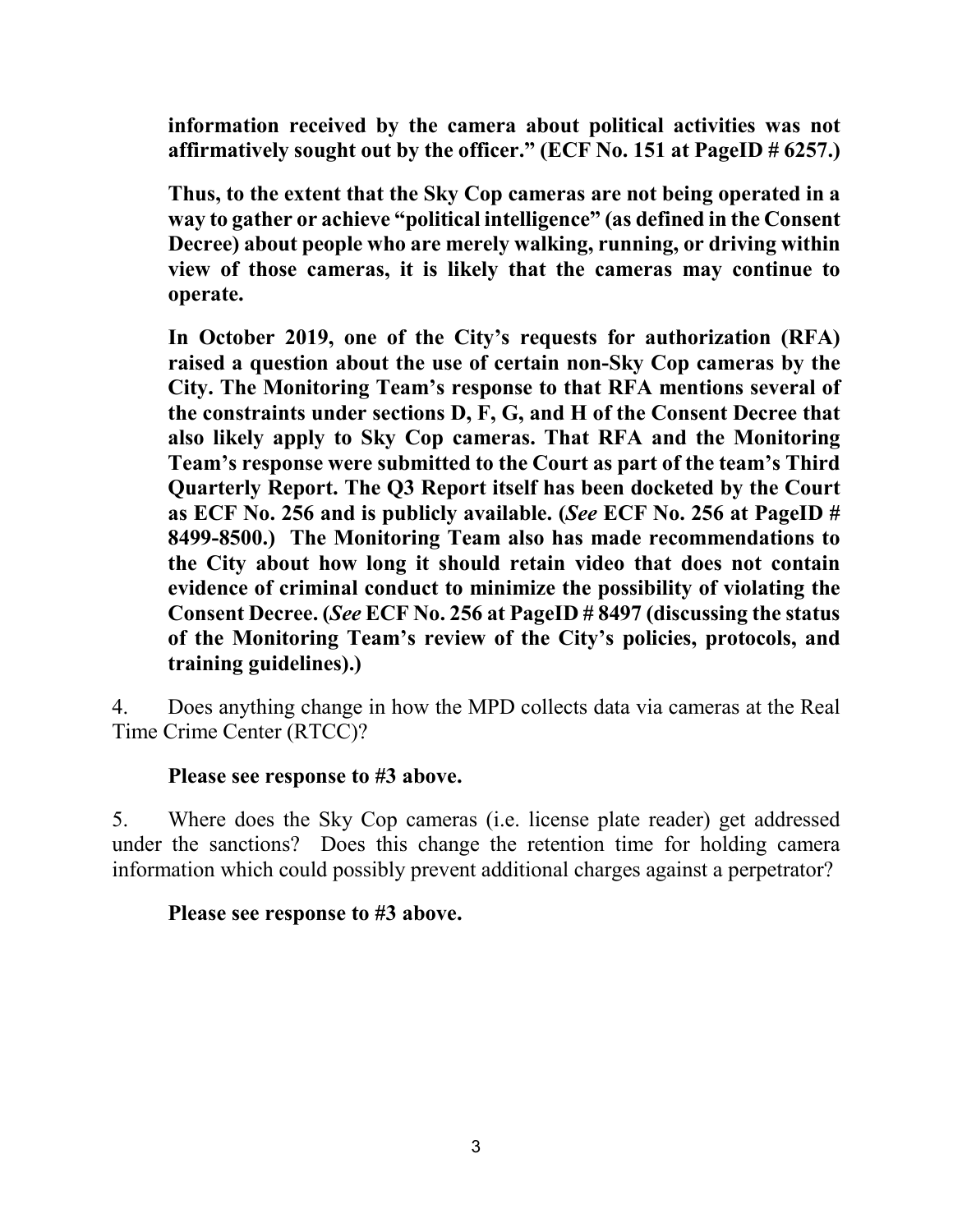6. With the Mayor's recent e-mail asking for public support to speak out against the provisions of the Consent Decree that limit the ability of the MPD to fight crime, how is it possible for the Mayor to use public support to overturn the Court's decision?

**Only the Court can modify or overturn the Consent Decree. A trial regarding the City's proposed modifications to the Consent Decree will be held beginning on Wednesday, June 17, 2020. The Court has invited the public to submit comments regarding the proposed modifications before the trial, from Friday, April 3, 2020, to Monday, May 4, 2020. The procedures for submitting comments to the Court are outlined in the Court's Order Adopting Public Comment Procedure (ECF No. 295), which is publicly available and accessible on the Monitoring Team website [\(www.memphispdmonitor.com\)](http://www.memphispdmonitor.com/). Other documents filed by the City of Memphis and the ACLU of Tennessee concerning the proposed modifications, and the Court's rulings on those documents, also are publicly available and accessible on the Monitoring Team website.** 

7. What has been done with the intelligence that was previously collected as the City was violating the consent decree? (Another similar question asked "What process, if any, is in place to destroy any unlawful political intelligence information?")

## **The Monitoring Team is investigating this issue and will update this response when it has an answer.**

8. Section F prohibits intimidation of citizens exercising First Amendment rights. Mayor Strickland uses Authorizations of Agency to intimidate people who complain. Are you investigating AoAs?

**The inappropriate use of an Authorization of Agency (AoA) was one reason that the Court held that the City had violated the Consent Decree. The Court stated in its Order of August 10, 2018, that "[t]he City engaged in 'political intelligence' when it created the AoA for Mayor Strickland's house and added the AoA's list of names to the City Hall Escort List." (ECF No. 120 at PageID # 4881.) The City's use of AoAs as well as the City's other investigative tools must comply with the Consent Decree. Review of the City's policies, protocols, and training guidelines concerning the Consent Decree is ongoing. (***See* **Q3 Report, ECF No. 256, at PageID # 8497.) Please be sure to notify us if you suspect that an AoA has been created or used improperly. Please also note that you may**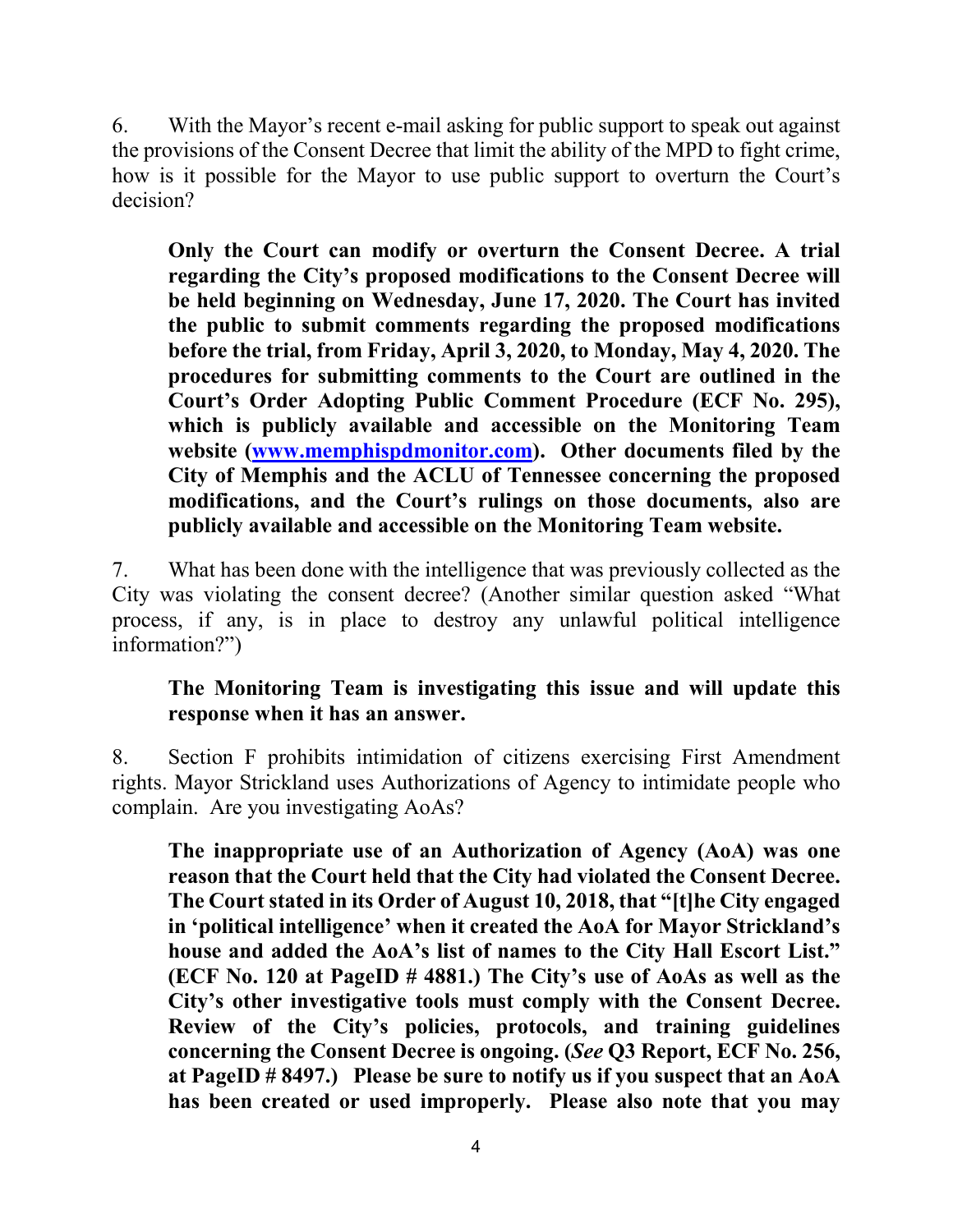**submit comments directly to the Court from Friday, April 3, 2020, to Monday, May 4, 2020. The procedures for submitting comments to the Court are outlined in the Court's Order Adopting Public Comment Procedure (ECF No. 295), which is publicly available and accessible on the Monitoring Team website [\(www.memphispdmonitor.com\)](http://www.memphispdmonitor.com/).**

9. What's the percentage of crimes where suspects have been arrested as a result of social media?

**The Monitoring Team does not have this data; the City of Memphis and Memphis Police Department would need to provide this information. We also note that an accurate analysis of this question would require sufficient data to distinguish between cases in which an arrest was the direct result of the use of social media and those in which social media may have played some part in an investigation leading to an arrest but was not uniquely valuable.** 

10. What does a violation of the Consent Decree look like?

**The Court's Orders of August 10, 2018 (ECF No. 120 at, e.g., PageID # 4880-82, 4884-86) and October 26, 2018 (ECF No. 151 at, e.g., PageID # 6242-43), identify several specific examples of Consent Decree violations and are publicly available and accessible on the Monitoring Team website [\(www.memphispdmonitor.com\)](http://www.memphispdmonitor.com/).**

11. Since it is known that there was illegal collection of information prior to October of 2018, and we do not know if MPD still has that information, how can we ensure that it is destroyed? Who still has that information?

#### **Please see response to #7 above.**

12. Samuel Hardiman with the *Commercial Appeal* wrote "before the Memphis Municipal election, Strickland's administration filed documents under seal in Federal Court asking to modify the 1978 Kendrick Consent Decree – the court order in question." Are you aware of this request? What is the current status and process to respond to this filing?

**Yes. The Court denied the City's request in an Order issued on November 13, 2019. The Court also unsealed the City's request and the ACLU-TN's response in opposition to that request in an Order issued on November 14, 2019. The Court's Orders of November 13 and November 14 are**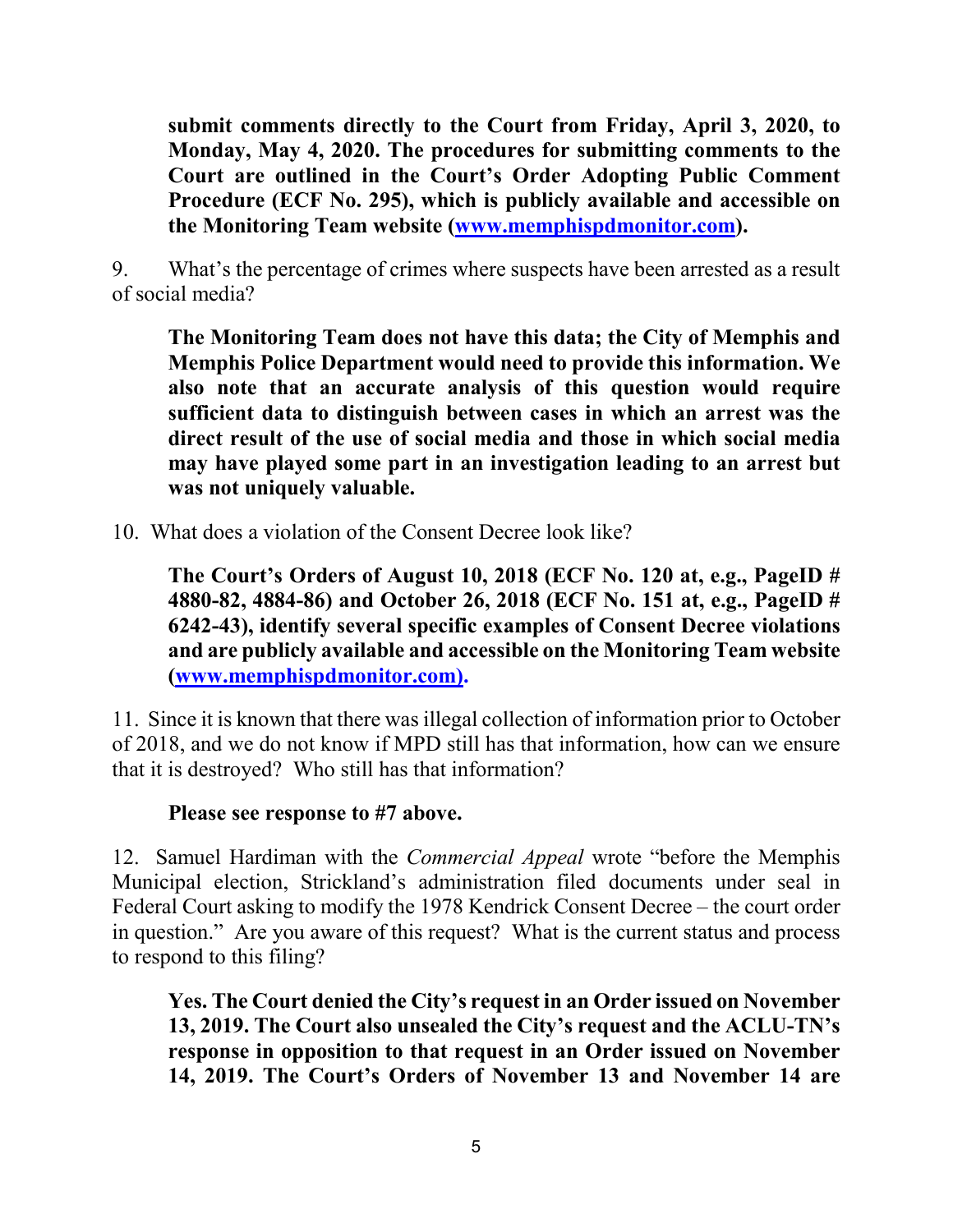**docketed as ECF Nos. 250 and 252 and are publicly available and accessible on the Monitoring Team website.** 

**A trial regarding the City's proposed modifications to the Consent Decree will be held beginning on Wednesday, June 17, 2020. The Court has invited the public to submit comments regarding the proposed modifications before the trial, from Friday, April 3, 2020, to Monday, May 4, 2020. The procedures for submitting comments to the Court are outlined in the Court's Order Adopting Public Comment Procedure, docketed as ECF No. 295, which is publicly available and accessible on the Monitoring Team website.** 

13. Has MPD ever been cited or sued for violating the civil rights of the Sons of the Confederate Veterans?

**The Monitoring Team does not have this data; the City of Memphis and Memphis Police Department would need to provide this information.**

14. How, if at all, does enforcing the decree threaten public safety?

**Whether enforcing the Consent Decree threatens public safety and, if so, how it does so, is something that the Court must decide. The City has taken this position in motions filed with the Court, and the ACLU-TN disagrees with the position. On November 13, 2019, the Court denied the City's most recent motion to modify the Consent Decree. That denial is docketed as ECF No. 250 and is publicly available.** 

15. How do you protect the public from police doing illegal surveillance off duty, such as searching names at home?

**One job of the Monitoring Team has been to obtain input from the public about conduct by the City and the MPD that may violate the Consent Decree. We review that input and report our findings to the Court.** 

**The Monitoring Team also has been reviewing the City's policies, protocols, and training guidelines concerning the Consent Decree. We have reported our recommendations regarding those policies, protocols, and training guidelines to the Court. (***See* **Q3 Report, ECF No. 256, at PageID # 8497).**

**Finally, the Monitoring Team has prepared and submitted a proposed Audit and Compliance Plan to the Court. The team also will have the**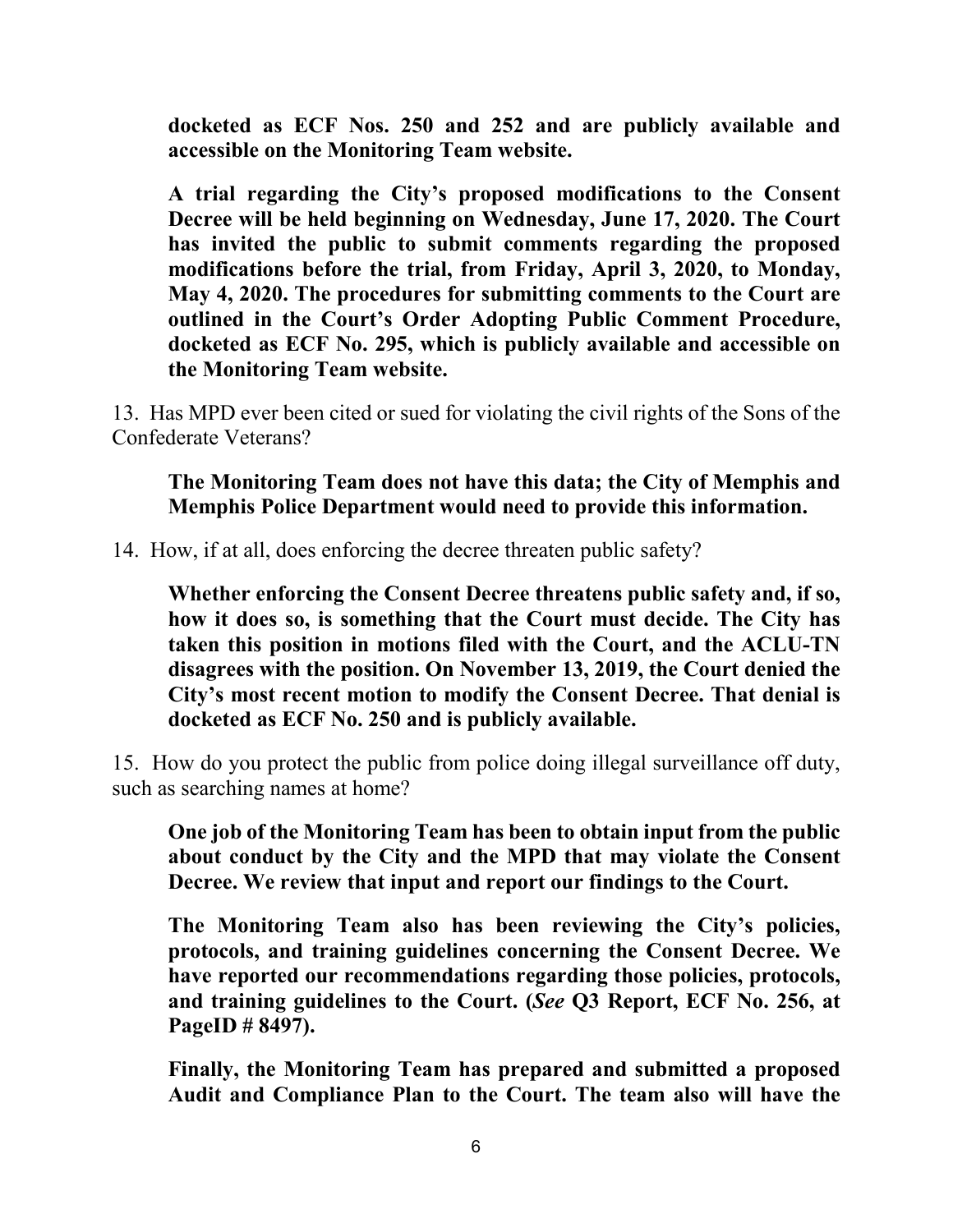# **opportunity to audit the City's compliance with the policies, protocols, and training guidelines that are approved by the Court.**

16. Have any members of the Monitoring Team been previously connected to or affiliated with any members of Memphis law enforcement prior to their appointment?

**Yes:**

- **Independent Monitor Edward L. Stanton III, who previously served as the Presidentially-appointed United States Attorney for the Western District of Tennessee, which includes the City of Memphis; and**
- **Compliance & Auditing Subject-Matter Expert David N. McGriff, Sr., who is the former Deputy Commissioner and Chief of Staff of the Tennessee Department of Safety and Homeland Security; former director of the West Tennessee Drug Task Force; former Chief Criminal Investigator for the Shelby County District Attorney's Office; and a former officer with the Washington, D.C., and Memphis Police Departments.**

**Additionally:**

- **Deputy Monitor Jim Letten previously served as the Presidentiallyappointed United States Attorney for the Eastern District of Louisiana, which includes the City of New Orleans, and a U.S. Naval Criminal Investigative Officer; and**
- **Law Enforcement & Police Practices Subject-Matter Expert Dr. Theron L. Bowman is the former Deputy City Manager, Director of Public Safety, and Chief of Police of Arlington, Texas. He is also the Court-appointed Deputy Monitor for a consent decree in Baltimore, Maryland, and the law enforcement expert on the monitoring team for New Orleans, Louisiana.**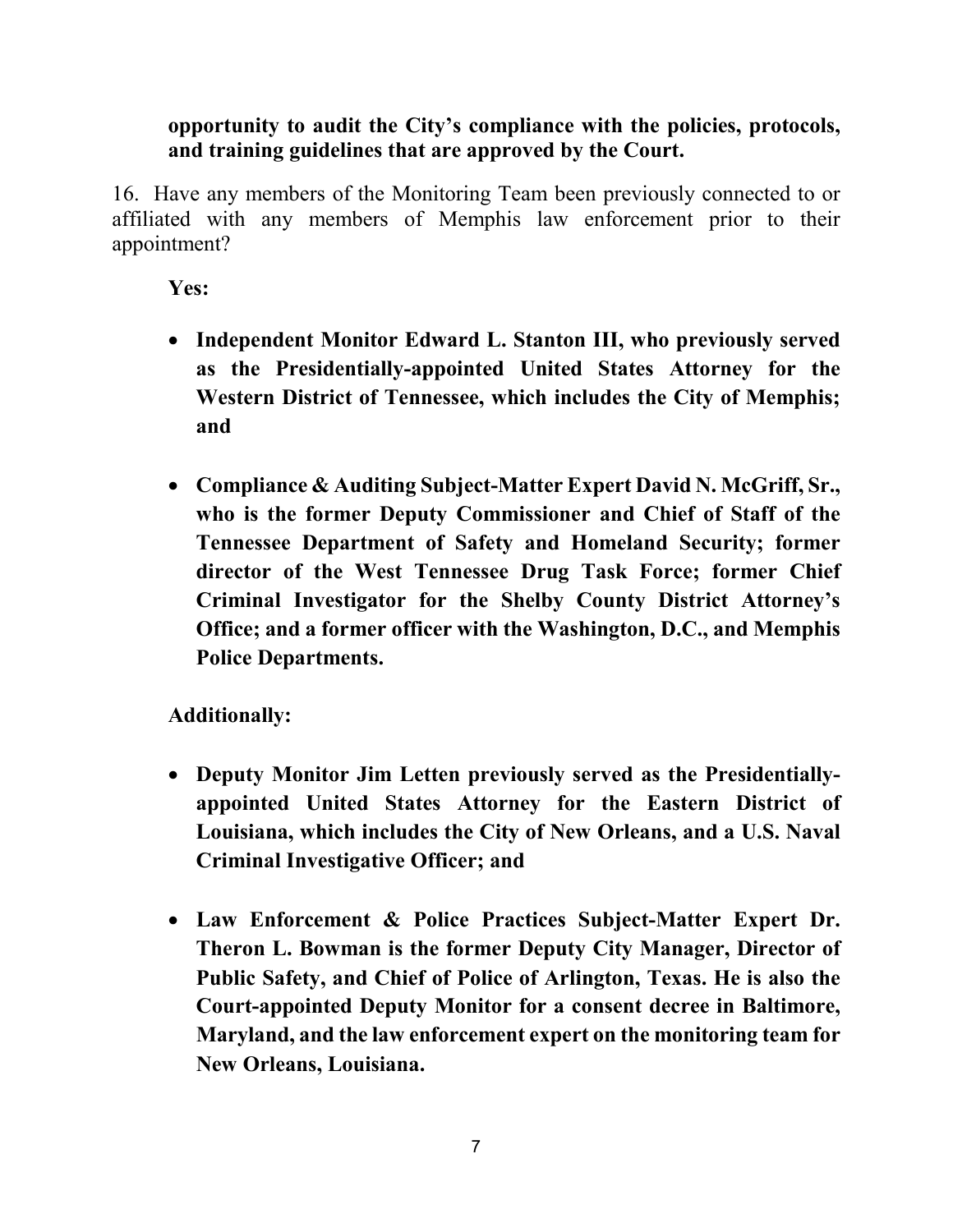17. Are there any groups, within or affiliated with the Memphis Police Department that are exempt from being monitored and if so, why?

**No. The Consent Decree applies to all MPD personnel, no matter how or where they are assigned. Additionally, Sections H & I of the Consent Decree restrict the MPD's ability to share personal information and work with other law enforcement entities. Under Section I, the MPD may not use another law enforcement entity to take actions that the Consent Decree does not allow the MPD to take.** 

18. What is the City's interest in keeping the transcript of the in-chambers proceeding conducted on August 27, 2019, sealed and what has the District Judge asked for in the way of transparency or publication?

## **The Court unsealed the transcript on November 13, 2019. The Order unsealing the transcript is docketed as ECF No. 251 and is publicly available.**

19. If the City of Memphis / MPD work, collaborate, or otherwise benefit from another organization, such as the Multi-Agency Gang Unit (MAGU), conducting surveillance / harassment, is that a violation of the decree? If so, this needs to be investigated, especially in regard to MAGU.

## **Please see responses to #2 and #17 above.**

20. Was arresting and turning over Manuel Duran to ICE when he was performing his job as a Latino journalist on MLK 50 on April 3, 2018, a violation of the decree. Was it reported and investigated?

**The Court issued an Order appointing the Independent Monitor in this matter on December 21, 2018. The Order is docketed as ECF No. 176 and is publicly available. Duran's arrest occurred before that appointment.** 

**All violations of the Consent Decree that the Court considered before appointment of the Monitoring Team are addressed in the Court's Orders of August 10, 2018, and October 26, 2018, which are docketed as ECF Nos. 120 and 151 and are publicly available and accessible on the Monitoring Team website. Duran's arrest was not mentioned in either Order.**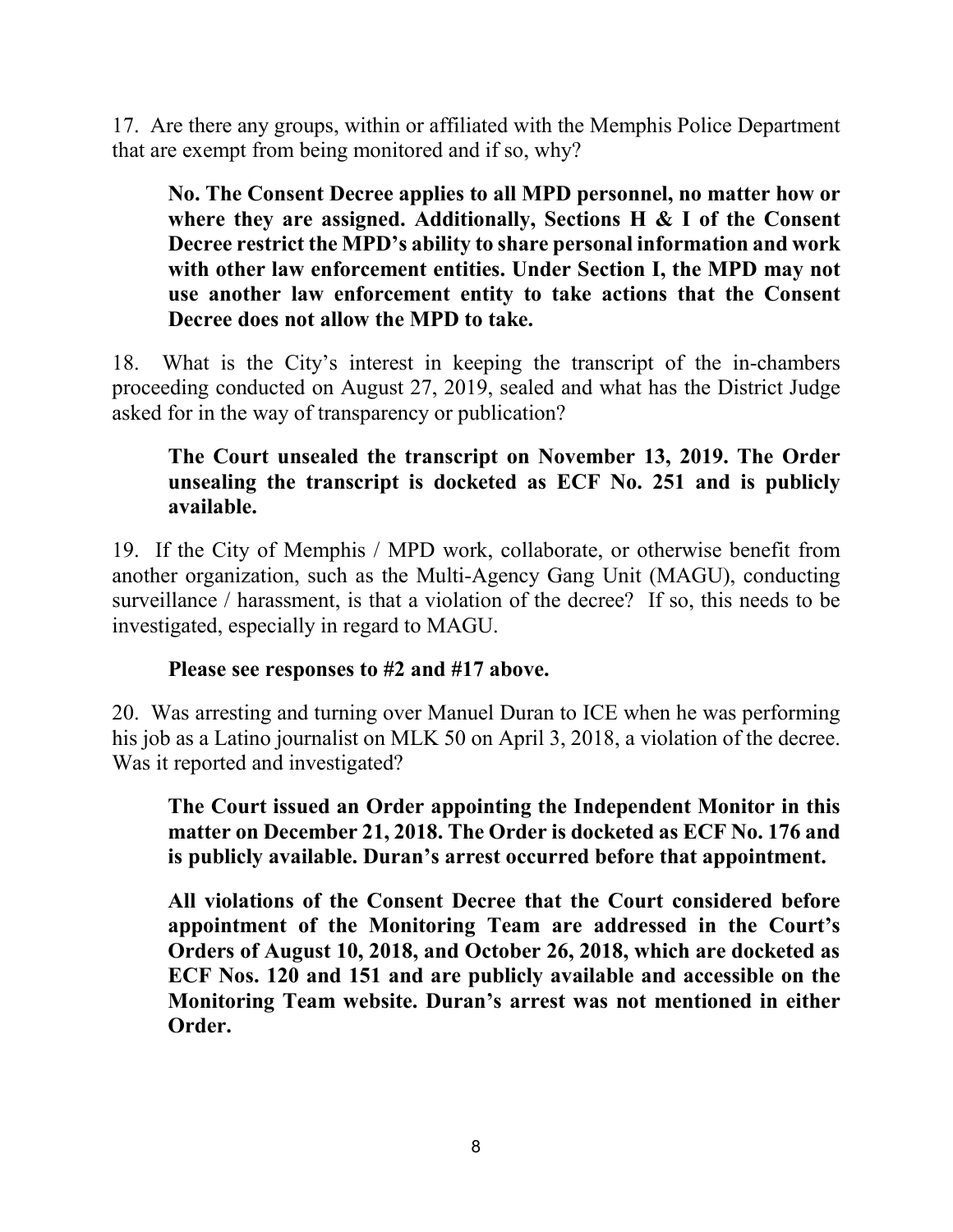21. Given that Memphis police are speaking about private citizens in a secret Facebook group (Memphis Police Association), who is going to monitor them so that nobody else loses their job as a result?

**The Consent Decree does not prevent MPD officers from forming or talking to each other in private Facebook groups, nor does it authorize the Monitoring Team to intercept any such private conversations. The Consent Decree does, however, prohibit the MPD from interfering with the exercise of First Amendment rights or "engag[ing] in any action for the purpose of, or reasonably having the effect of, deterring any person from exercising First Amendment rights." § F. If you have information that MPD officers are acting contrary to this prohibition, then please contact the Monitoring Team. Please also notify the ACLU-TN of any suspected violations of the Consent Decree. Please also note that you may submit comments directly to the Court from Friday, April 3, 2020, to Monday, May 4, 2020. The procedures for submitting comments to the Court are outlined in the Court's Order Adopting Public Comment Procedure (ECF No. 295), which is publicly available and accessible on the Monitoring Team website [\(www.memphispdmonitor.com\)](http://www.memphispdmonitor.com/).**

22. Earlier Monitoring Team reports acknowledge that "Bob Smith" was not the only undercover account used in violation of the Consent Decree. What are the names of these other accounts?

**On February 28, 2020, Mr. Stanton submitted a letter to the Court that addressed the City's use of social media and the requirements of the Consent Decree. The letter requested that the Monitoring Team's correspondence with the City about the City's use of social media be made public and requested a hearing before the Court. Two days later, in a motion docketed as ECF No. 289 and publicly available, the City also requested a hearing. The Court has granted a hearing, which is scheduled for Tuesday, March 17, 2020. The Court's Order is docketed as ECF No. 290 and is publicly available.** 

23. Will the MPD's social media monitoring policy be made public?

**The Court will make that determination. At present, competing proposed versions of the City's social media policy are pending before the Court. The positions of the City and the ACLU-TN are docketed as ECF Nos. 268, 270, 271, 278, and 282 and are publicly available.**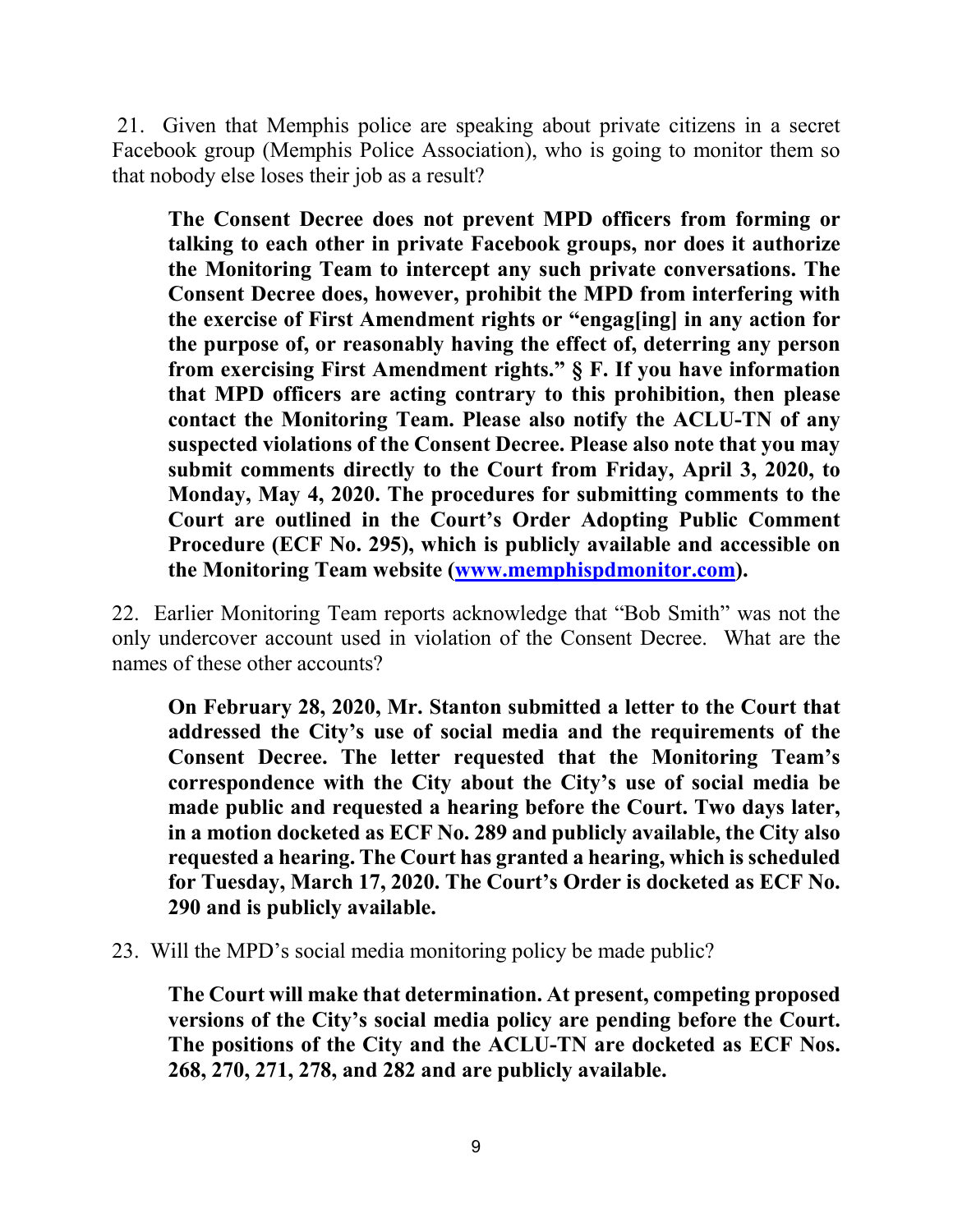24. Citizens continue to experience instances of what they feel are intimidation or "stalking" by MPD such as sitting outside someone's home, or a citizen being detained for something "sketchy" or incidental and the officer makes reference to a prior politically biased arrest of the citizen. How can such real-time violations be addressed?

**If you have information that MPD officers are violating the Consent Decree, then please contact the Monitoring Team. Please also notify the ACLU-TN of any suspected violations of the Consent Decree. Please also note that you may submit comments directly to the Court from Friday, April 3, 2020, to Monday, May 4, 2020. The procedures for submitting comments to the Court are outlined in the Court's Order Adopting Public Comment Procedure (ECF No. 295), which is publicly available and accessible on the Monitoring Team website [\(www.memphispdmonitor.com\)](http://www.memphispdmonitor.com/).**

25. Can MPD act on a tip from a citizen obtained from an internet chat room?

**This question implicates at least two sections of the Consent Decree, Sections G and I. Section I of the Consent Decree prohibits the MPD from using another law enforcement entity to take actions that the Consent Decree does not allow the MPD to take. But the prohibition is broader than law enforcement. Section I states that the MPD "shall not encourage, cooperate with, delegate, employ or contact with, or act at the behest of, any local, state, federal or private agency or any person, to plan or conduct any investigation, activity or conduct prohibited by th[e] [Consent] [D]ecree." In its November 13, 2019, Order denying the City's motion to modify the Consent Decree, the Court said the following about this language:**

**[Section] I of the Decree only prohibits the City from receiving information from outside law enforcement or private entities that would otherwise violate the Consent Decree. Section I only outright prohibits the City's receipt of political intelligence or information relating to First Amendment-protected activities gathered as a result of investigations lacking any legitimate law enforcement purpose.**

**(ECF No. 250 at PageID # 8425.)**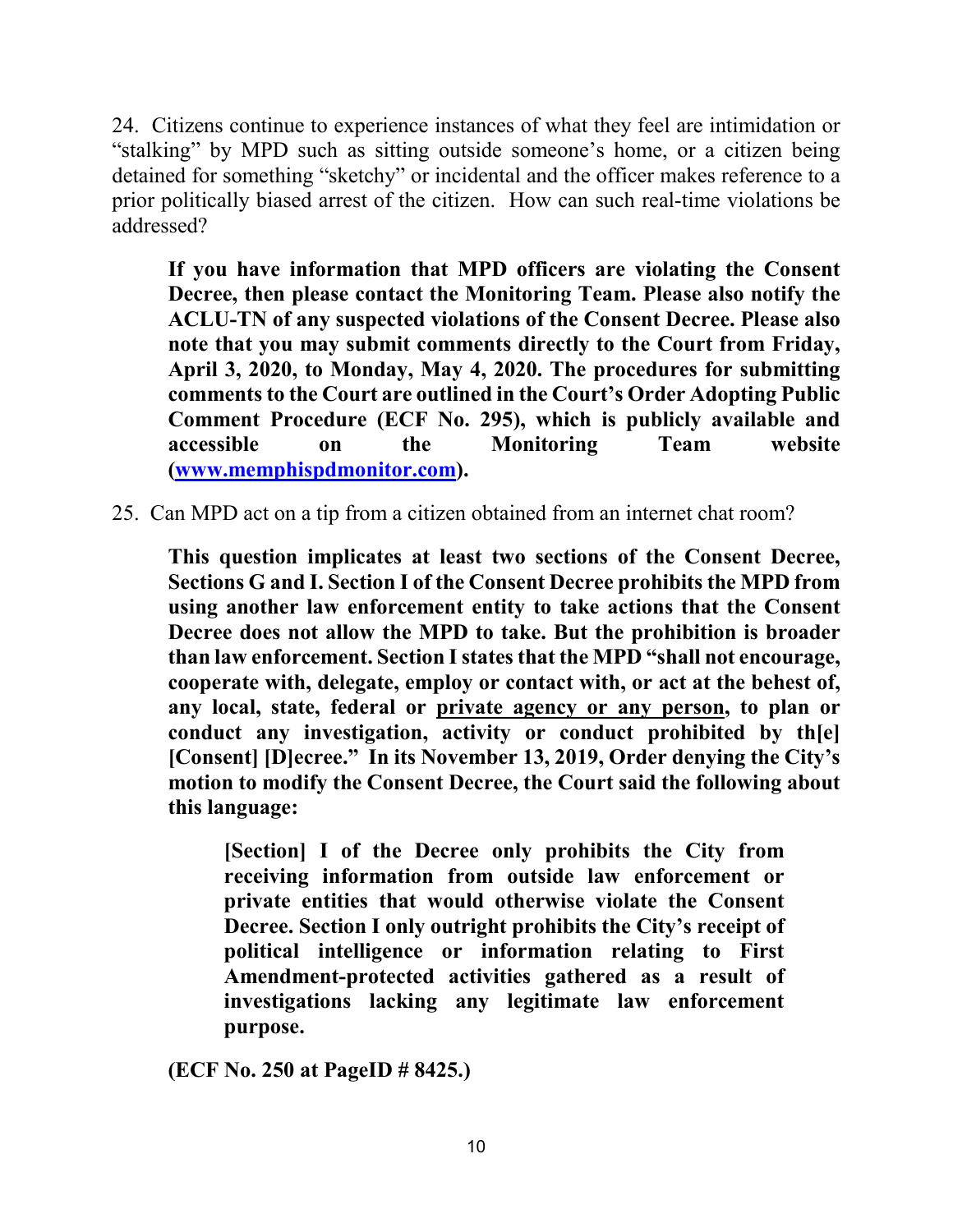**Section G of the Consent Decree requires MPD officers to obtain authorization from the police director before conducting or participating in criminal investigations that may result in the collection of political intelligence. It also requires the police director to find that there is a reasonable basis for all such investigations. In the same November 13, 2019, Order discussed above, the Court stated that authorization and justification under Section G "would only be required if [a] tip, which provided information of ongoing or threatened criminal activity or conduct, also included or referenced political intelligence as defined, or otherwise incidentally implicates, or may incidentally implicate, First Amendment-protected activities." (***Ibid.***)**

**So the answer to this question, based on the Court's explanations of Sections G and I, appears to be this:** *First***, if the subject-matter of the tip is non-criminal and the tip contains political intelligence or information relating to First Amendment-protected activities, then, to act on the tip, the MPD must have a legitimate law enforcement purpose.** *Second***, if the subject matter of the tip is criminal and the tip either references or incidentally may implicate First-Amendment-protected activities, then, to act on the tip, the MPD must follow the procedure outlined by Section G.** 

26. What are your thoughts on the officer-involved shooting with Amber Guyger? (Reason: her social media was wiped.)

#### **That situation, while tragic, appears to bear no relationship to the**  *Kendrick* **Consent Decree.**

27. How and who will train the MPD on new policies and procedures?

**The Court will make that determination. The Monitoring Team has reported recommendations regarding the City's proposed policies, protocols, and training guidelines concerning the Consent Decree to the Court. (***See* **Q3 Report, ECF No. 256, at PageID # 8497). The Monitoring Team also has prepared and submitted a proposed Audit and Compliance Plan to the Court and will have the opportunity to audit the City's compliance with the policies, protocols, and training guidelines that are approved by the Court.**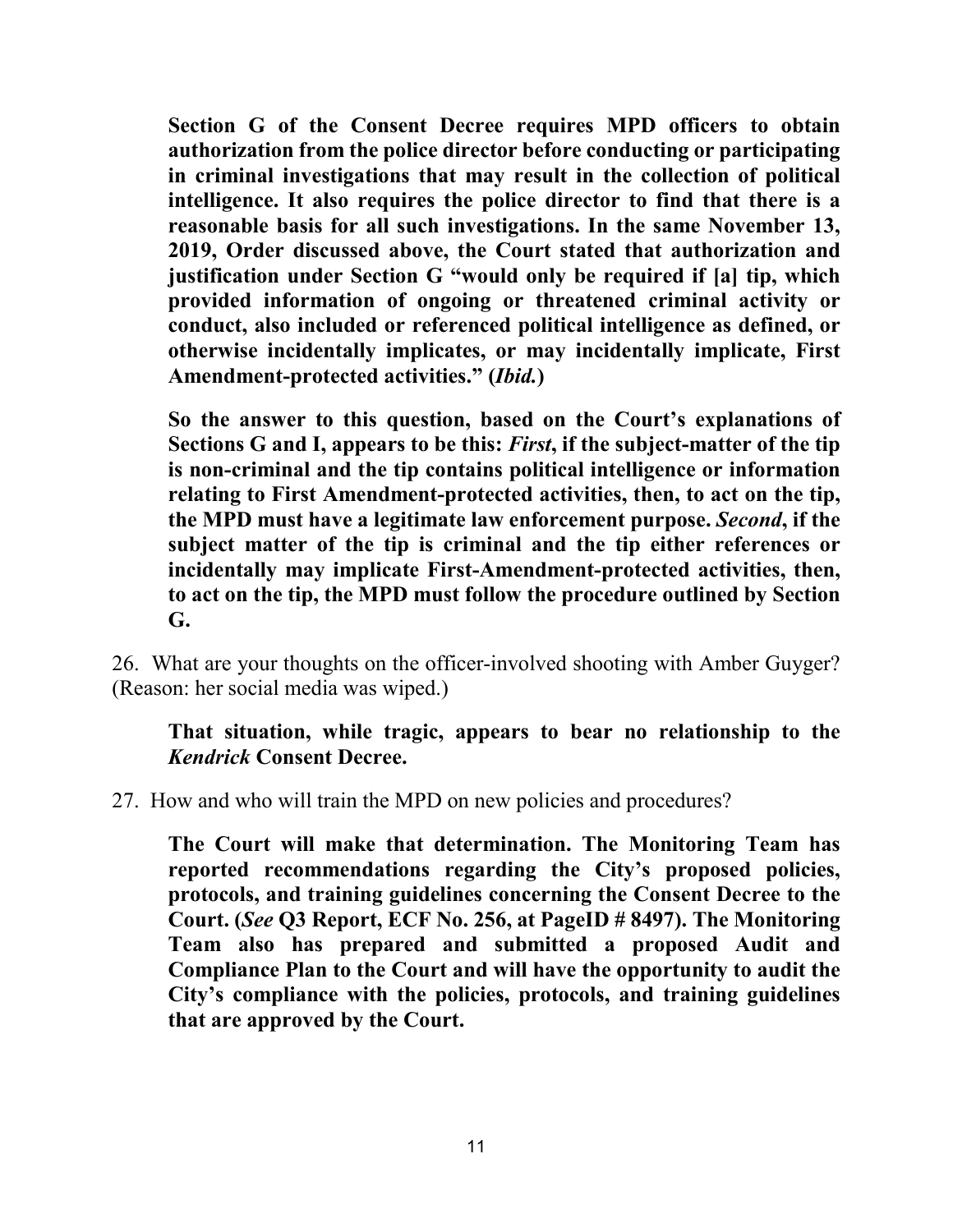28. Will the policies agreed upon by the City, the Monitoring Team and Court be available for all of the public to see?

# **The Court will make that determination.**

29. What does the need for a consent decree suggest about law enforcement in a city it's needed in?

**This question is difficult to answer because a consent decree is both a settlement agreement and a Court Order. It may, therefore, be enforced by the Court, but the parties to a consent decree all agreed that it should be in place. As the Court has explained, "[a] consent decree is essentially a settlement subject to continued judicial policing." (Order, November 13, 2019, ECF No. 250, at PageID # 8387.) "It is both a voluntary settlement agreement which could be fully effective without judicial intervention and a final judicial order . . . placing the power and prestige of the court behind the compromise struck by the parties." (***Id.* **at PageID # 8387-88 (alterations and citations omitted).)**

**The** *Kendrick* **Consent Decree is a settlement agreement between the ACLU-TN and the City of Memphis; both parties agreed to its terms in 1978 after the ACLU-TN sued the City. But the Consent Decree also is a Court Order, whose terms are enforced by the Court as long as the Consent Decree remains in effect.** 

30. Are law enforcement representatives and elected officials privy to potential violations before they become public?

**The protocol that the Monitoring Team has followed when we become aware of a potential violation of the Consent Decree is as follows: (1) gather information; (2) recommend, if warranted, to the City that the potential violation be resolved; (3) ask the ACLU-TN for input if the City objects to the Monitoring Team's recommendation; and (4) report the team's recommendation and correspondence with the City and the ACLU-TN to the Court. A good example of this process is a matter that presently is pending before the Court, concerning the City's use of social media. The Court has granted a hearing on that matter, which is scheduled for Tuesday, March 17, 2020. The Court's Order is docketed as ECF No. 290 and is publicly available.**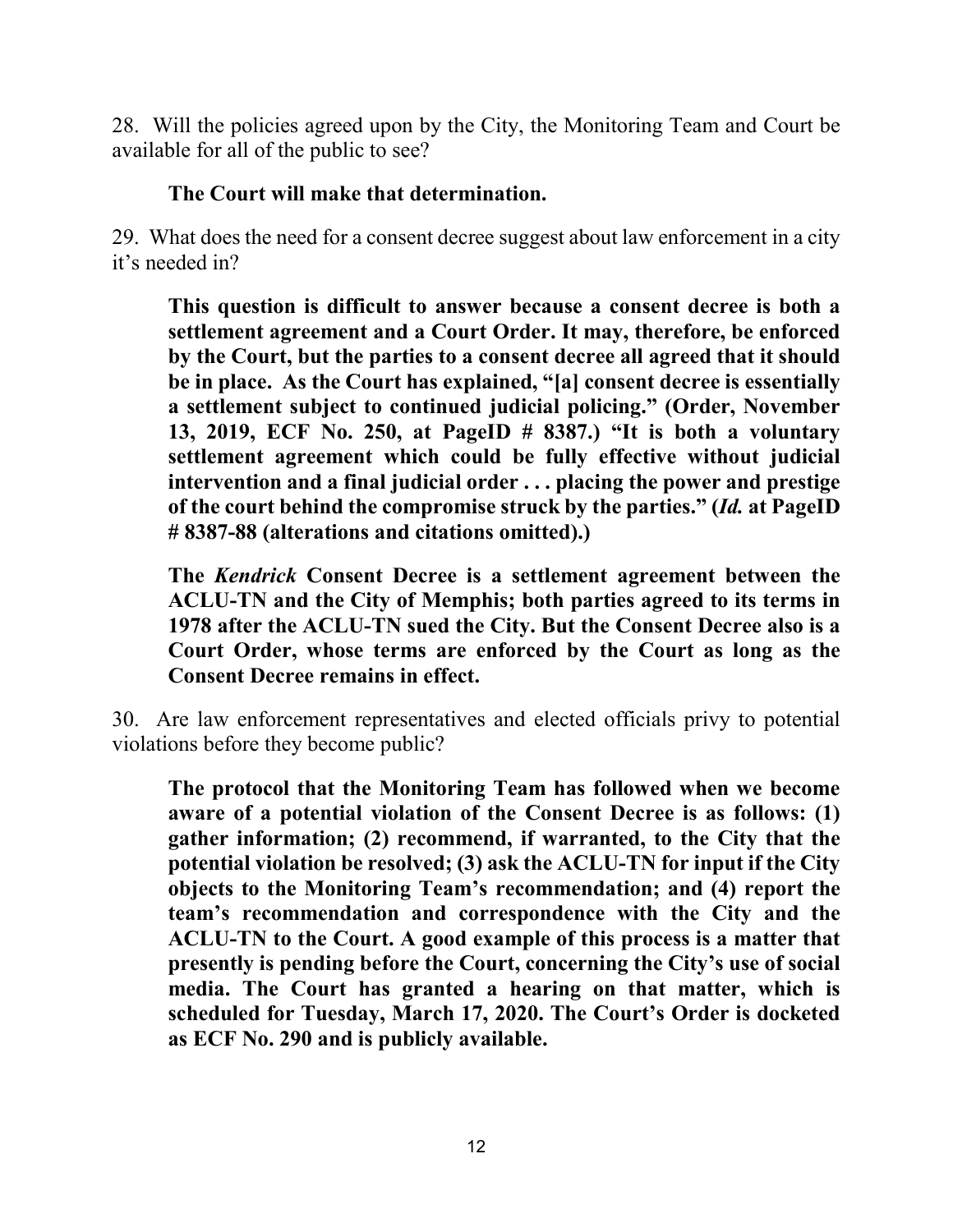31. Would you outline / summarize a timeline for the public dissemination of policies procedures and public records that are not yet public?

# **The Court will make that determination.**

32. How are violations of the Consent Decree reported and handled?

**Please see response to #30 above. Please also note that although the Monitoring Team makes recommendations to the Court, the Court has the sole authority to determine whether a violation of the Consent Decree has occurred.** 

33. What process, if any, is in place to destroy any unlawful political intelligence information?

#### **Please see response to #7 above.**

34. At the August hearing, Judge McCalla invited citizens to submit information to the Court or the Monitor. To what extent have citizens responded, and what sort of information has been received?

## **Several people accepted Judge McCalla's August 2019 invitation to submit information to the Court. Submissions were both written and via video.**

35. Will community meetings occur to inform the public when MPD's plans to satisfy the sanctions are approved? (Training, compliance, approval process)

**The Court will make that determination. We expect, however, that as long as the Monitoring Team is in place, the Court will continue to approve the community forums and other forms of community engagement in which the Monitoring Team has engaged. The Monitoring Team also will have the opportunity to audit the City's compliance with the policies, protocols, and training guidelines that are approved by the Court.** 

36. What are the consequences when the City breaks tenets of the decree? How transparent is this consequence process?

**Please see response to # 1 above. Please also note that the appointment of the Monitoring Team and the sanctions with which the City must comply are both consequences of the City's having violated the Consent Decree. Please see the Court's Order of October 29, 2018, which is docketed as**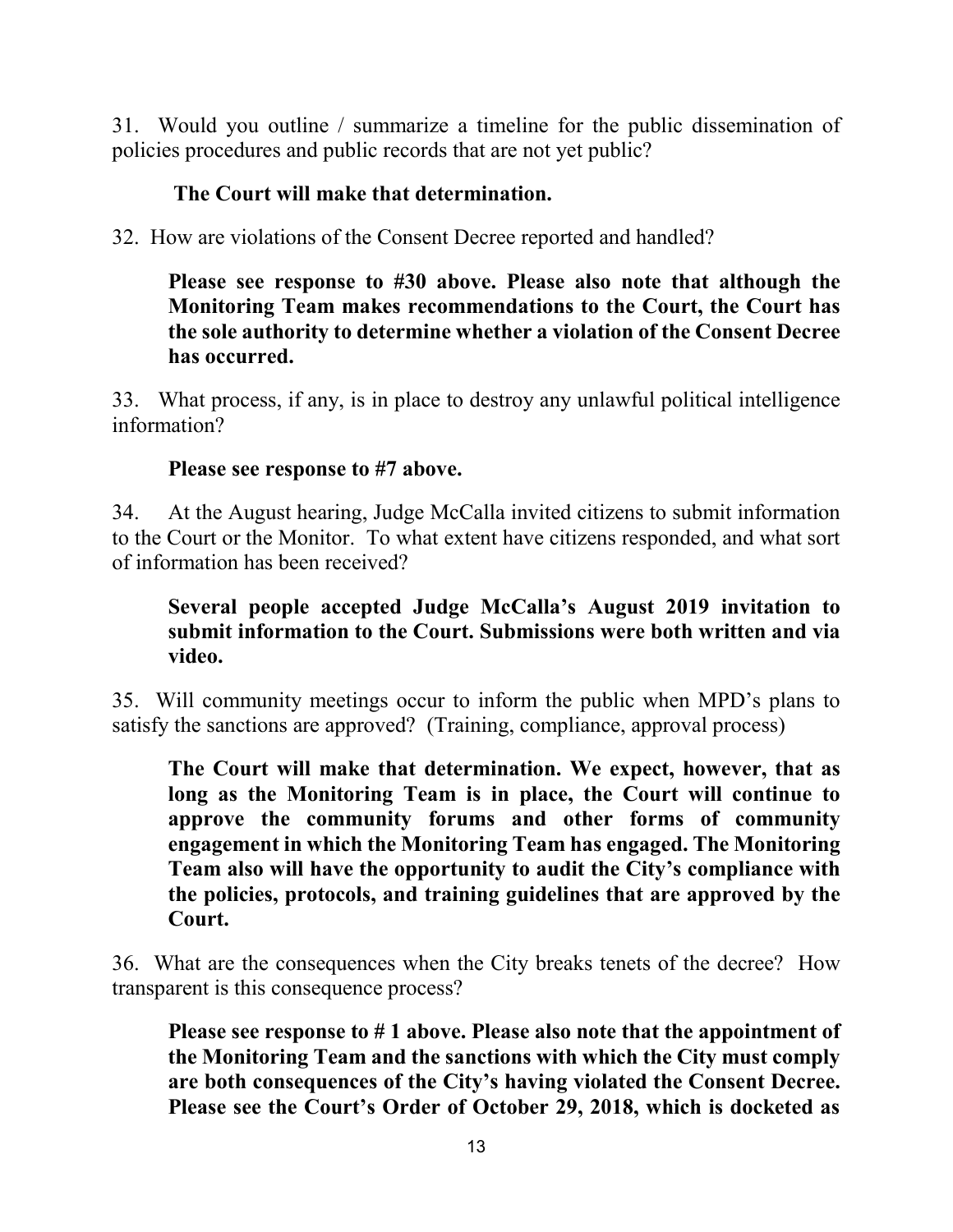## **ECF No. 152 and is publicly available and accessible on the Monitoring Team website, for a discussion of the team's appointment and the sanctions.**

37. How does this Consent Decree apply to journalists?

## **The Consent Decree applies to the City of Memphis and the Memphis Police Department only.**

38. If the City is barred from deterring the exercise of First Amendment rights, how do we reconcile the City of Memphis' refusal to add *MLK 50: Justice Through Journalism* to its media advisory lists?

**As the Court has explained, the First Amendment generally applies to governmental actors like the City of Memphis. The Consent Decree prohibits the City and the MPD from interfering with the exercise of First Amendment rights or "engag[ing] in any action for the purpose of, or reasonably having the effect of, deterring any person from exercising First Amendment rights." § F. It would have to be true that the City refused to add** *MLK 50: Justice Through Journalism* to its media advisory lists **AND that (1) the act of doing so interfered with the exercise of First Amendment rights; OR (2) the City took this action for the purpose of deterring the exercise of First Amendment rights; OR (3) the action reasonably had the effect of deterring the exercise of First Amendment rights for the Consent Decree to be implicated. If you have information that one or more of these conditions has been met, then please contact the Monitoring Team. Please also notify the ACLU-TN of any suspected violations of the Consent Decree. Finally, please note that you may submit comments directly to the Court from Friday, April 3, 2020, to Monday, May 4, 2020. The procedures for submitting comments to the Court are outlined in the Court's Order Adopting Public Comment Procedure (ECF No. 295), which is publicly available and accessible on the Monitoring Team website [\(www.memphispdmonitor.com\)](http://www.memphispdmonitor.com/).**

39. What specifically does the decree prevent MPD from doing that is necessary for law enforcement?

**Please see response to # 14 above.**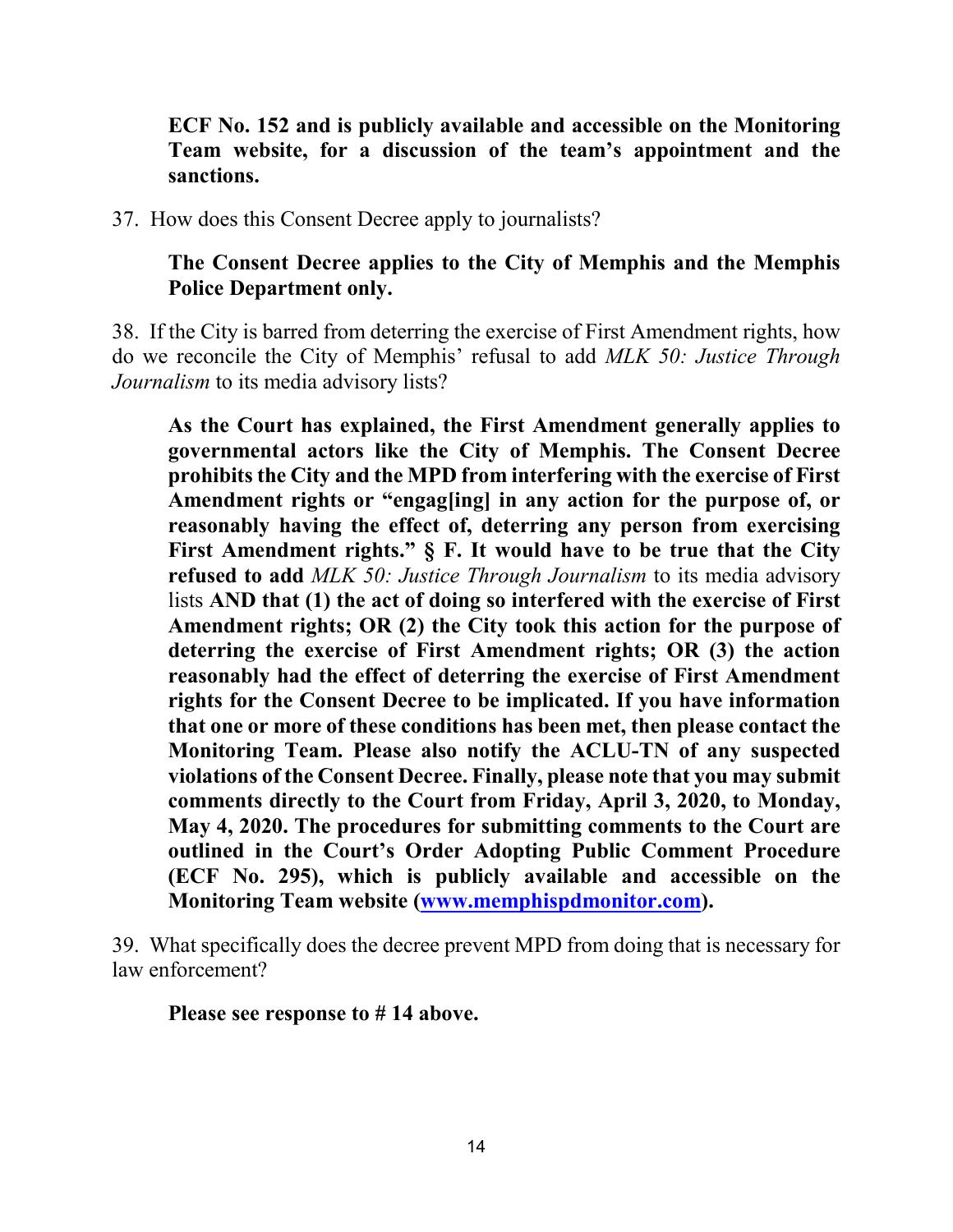40. Can individuals harmed by violations of the Consent Decree be compensated for damages? Are those violations of these people acknowledged in a way that mitigates the damages?

**The remedies that currently have been imposed by the Court are detailed in the Court's Order of October 29, 2018, which is docketed as ECF No. 152 and is publicly available and accessible on the Monitoring Team website. Anyone considering legal action for alleged violations of the Consent Decree may want to consult with a lawyer.**

41. Can we have a timeline until the necessary trainings and policies are in place?

## **Please see response to #31 above.**

42. Can MPD coordinate with agencies that are not bound by the Consent Decree?

## **Please see responses to #2 and #17 above.**

43. Will there be an opportunity for a community member to be on the Monitoring Committee?

**The Monitoring Team is Court-appointed. In its Second Quarterly Report, which is docketed as ECF No. 219 and is publicly available and accessible on the Monitoring Team website, the Monitoring Team advised the Court that community members have recommended that "[t]he Monitoring Team should be broadened to include one or more 'lay' community members." (Q2 Report at PageID # 7589.) We also reported that "[t]his broadening would help establish trust between the Monitoring Team and the community and facilitate better communication between the two." (***Ibid.***)**

44. You all say trust your word but why is there no one from the community on your Board?

**Please see response to #43 above. Please also note that the community forums, the focus groups, the Monitoring Team website, and individual meetings with community members and groups all are designed to facilitate transparency with and obtain input from the community. Similarly, the Court's August 2019 invitation to community members to submit comments directly to the Court, and the Court's recently-adopted public comment procedure, which invites the public to submit comments regarding the City's proposed modifications to the Consent Decree from**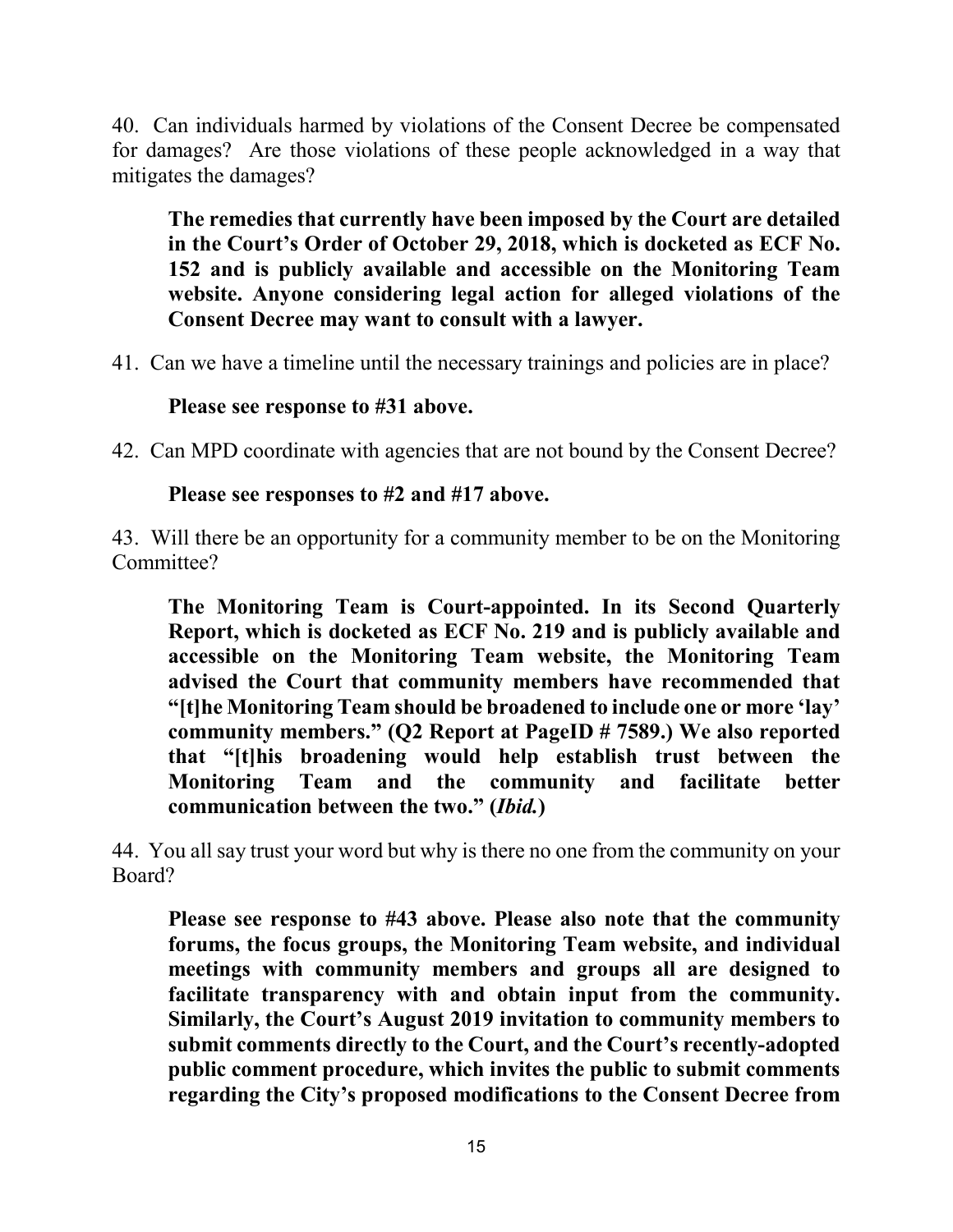**Friday, April 3, 2020, to Monday, May 4, 2020, are designed to do the same.** 

**The procedures for submitting comments to the Court are outlined in the Court's Order Adopting Public Comment Procedure (ECF No. 295), which is publicly available and accessible on the Monitoring Team website. Other documents filed by the City of Memphis and the ACLU-TN concerning the proposed modifications, and the Court's rulings on those documents, also are publicly available and accessible on the Monitoring Team website.** 

45. How were each of the Monitoring Team members selected?

**On December 12, 2018, after holding in August and October 2018 that the City had violated the Consent Decree, the Court issued an Order Establishing Final Protocol for Monitoring Selection Process. That Order is docketed as ECF No. 165 and publicly available. In that Order, the Court directed Mr. Stanton and Bill Nettles, the other person who was nominated to be the Independent Monitor, to appear for interviews and to submit an application to the Court. Mr. Stanton's application is docketed as ECF No. 180-1 and is publicly available and accessible on the Monitoring Team website. In that application, Mr. Stanton proposed a team of experts in the following areas: (1) social media and public policy, (2) law enforcement and police practices, (3) constitutional law and the First Amendment, and (4) compliance and auditing. (***See* **Application, ECF No. 180-1 at PageID # 6555-56.) He then interviewed and reviewed the publications and other work of the current members of the Monitoring Team, along with other candidates for the team, in each of the expert areas. The Court selected Mr. Stanton as the Independent Monitor December 21, 2018, and directed him to "assume his duties immediately." The Court's Order appointing Mr. Stanton is docketed as ECF No. 176 and is publicly available.**